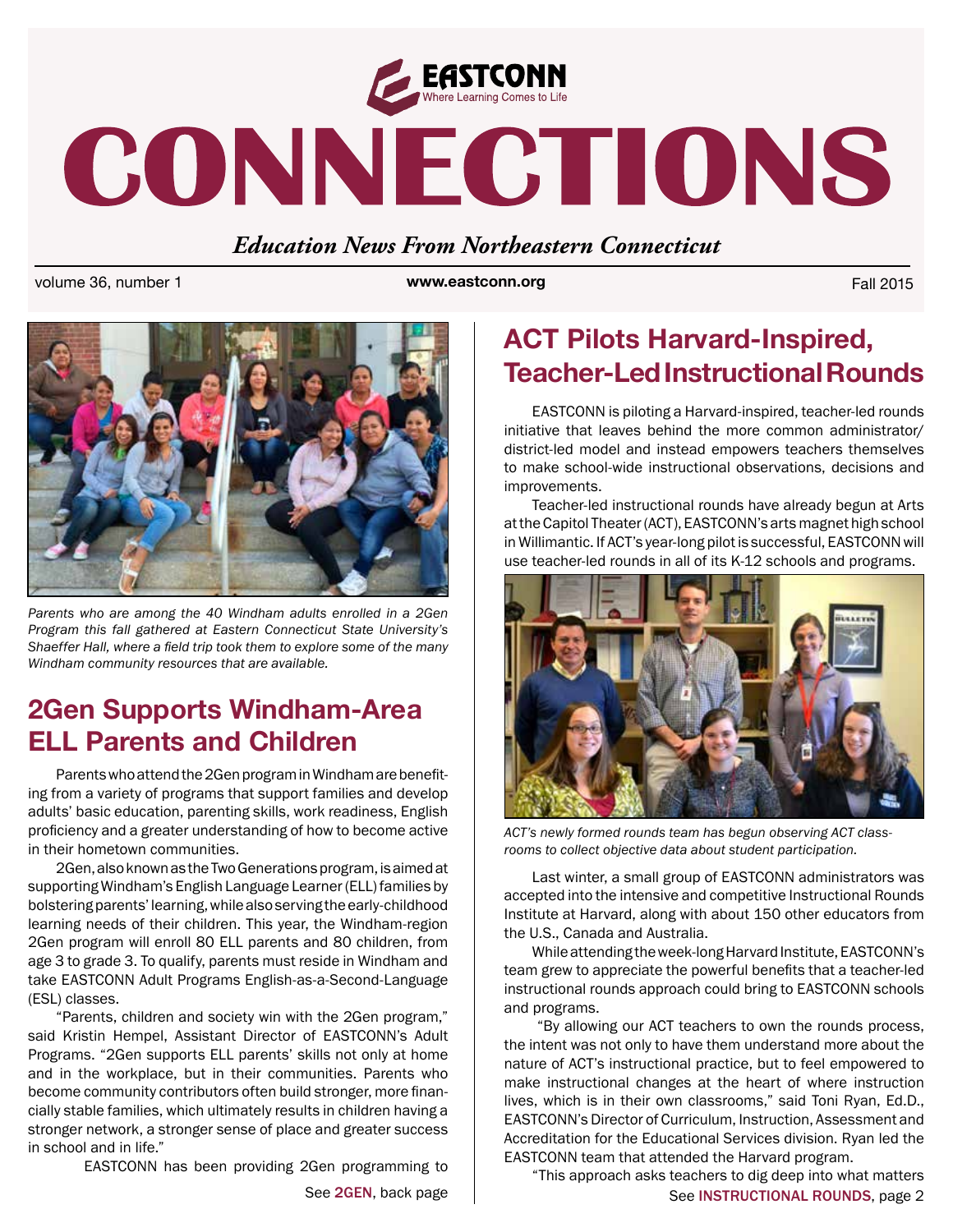#### INSTRUCTIONAL ROUNDS, from page 1

most to them as professionals, which is focusing on determining how they can collectively and effectively move students forward," Ryan said.

Teacher buy-in is critical to the rounds' success.

"In order for rounds to work, and because of the nature of the data that is collected through the rounds process, it's also important that everyone understand that teacher-led rounds are entirely distinct from teacher evaluation, in purpose and methodology," Ryan said.

After undergoing summer training and identifying "problems of practice" centered around student learning, two ACT teams of three teachers each began visiting ACT classrooms in September to collect objective, non-judgmental data on what, specifcally, students were doing. ACT's teacher teams are basing their data collection on the Instructional Core (defned as the dynamic interaction among teachers, students and content).

"Having worked in both urban and suburban school districts, I know that instructional rounds are usually led by district administrators, so EASTCONN's teacher-led approach is very cutting edge," said EASTCONN Education Specialist Alicia Willett, who helped train ACT's teacher teams.

 "In my opinion, the instructional rounds process has been a very positive one," said ACT rounds team member Rebecca Weir, a science teacher. "We came in thinking that we knew what patterns we would see in the school and what we thought we should focus on. Two days of data collection and we are now thinking about patterns that we did not even consider over the summer. We are looking at trends in data from snapshots in a classroom, with objective, factual evidence ... "

 ACT English teacher and rounds team member Stacy Vocasek observed, "We just completed our frst round, and it really opened our eyes to some of the wonderful things happening at ACT. Many of us found that it was not as scary as we had anticipated it to be, and we were able to collect objective data that should help us propel our school into the future.

"If I can help uncover what makes us great and what we need to work on to be even better, then I will consider this process a success," Vocasek said.

Using the evidence collected, the ACT team will create an action plan for the school to help move instructional practice forward in a planful, positive way, Ryan said.

"The rounds process at ACT will allow staff to have honest and open conversations around best teaching practices," said ACT Interim Principal Sarah Mallory, who attended the Harvard Institute with Ryan and helped train the ACT rounds team along with Ryan and Willett.

"The idea that educational improvement can come from within the school, from colleagues and peers, is exciting," Mallory said.

For more information, contact Toni Ryan, Ed.D., at [tryan@](mailto:tryan@eastconn.org) [eastconn.org](mailto:tryan@eastconn.org), or at 860-455-1580.

#### EASTCONN *Connections*  Writer/Editor: Teddie Sleight ~ tsleight@eastconn.org Assistant: Cindy Laurendeau ~ [claurendeau@eastconn.org](mailto:claurendeau@eastconn.org)

[Communications Department](%20mailto:connections@eastconn.org) [Dotty Budnick](mailto:dbudnick@eastconn.org), Director ~ dbudnick@eastconn.org

EASTCONN Administration Paula M. Colen, Executive Director

EASTCONN, 376 Hartford Turnpike, Hampton, CT 06247 860-455-0707 Fax: 860-455-0691

#### **19 EASTCONN-Region Districts Win CSDE Coaching Grants**

Nineteen northeastern Connecticut school districts have won in-district coaching grants from the Connecticut State Department of Education to help teachers incorporate Connecticut Core Standards into their classroom practice. Only 72 school districts were funded statewide.

 The 19 districts, as well as EASTCONN's two magnet schools, will use the CSDE's In-District Coaching/Technical Assistance grant to focus on professional learning in ELA and math. Winning districts include Andover, Bozrah, Canterbury, Colchester, Coventry, Eastford, Griswold, Hampton, Killingly, Lisbon, Mansfeld, Pomfret, Sprague, Stafford, Sterling, Tolland, Union, Voluntown and Willington.

EASTCONN will provide the in-district coaching.

 $\circledast$   $\circledast$   $\circledast$ Contact Scott Nierendorf, Director of EASTCONN Teaching and Learning, at 860-455-1621, or at [snierendorf@eastconn.org.](mailto:snierendorf@eastconn.org)

#### *Newsweek* **Ranks Woodstock Academy Among CT's Top 10**

*Newsweek* has ranked Woodstock Academy among Connecticut's Top 10 high schools, and among the nation's Top 500 high schools, a heady honor for one of the state's oldest educational institutions.

Founded in 1801, Woodstock Academy boasts a graduation rate of 99.6%, with its number of college-bound students near 90%, according to the *Newsweek* Web site.

*Newsweek* high school rankings evaluate and identify schools that excel at preparing students for college.

Woodstock Academy is an independent, co-ed, college preparatory high school for 1,025 students in grades 9-12. Partner towns that send students to Woodstock Academy include Brooklyn, Canterbury, Eastford, Pomfret, Union and Woodstock.

 $\ddot{\bullet}$ 



*During an informal ceremony at EASTCONN's Head Start site in Dayville, the Connecticut Early Childhood Alliance presented its 2015 Children's Champion Award to state Sen. Mae Flexer and state Rep. Christine Randall. The Alliance annually recognizes legislators who help shape laws that improve the well-being of young children. Attending the ceremony were, left to right: Killingly Superintendent of Schools Kevin Farr; Sen. Flexer; Rep. Randall; Executive Director of CT Early Childhood Alliance Merrill Gay; EASTCONN Executive Director Paula M. Colen; EASTCONN Early Childhood Initiatives Director Diane Gozemba.*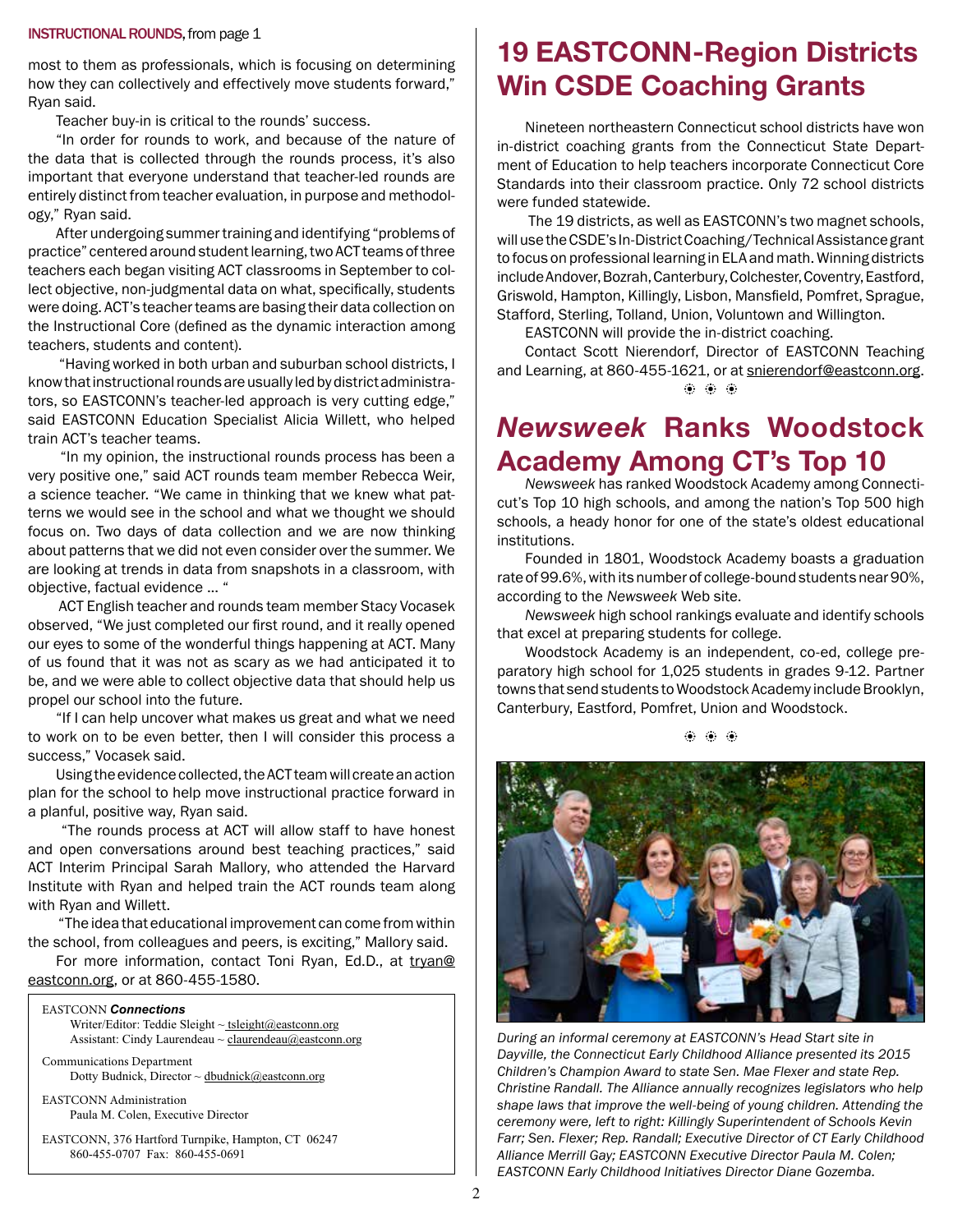# **EASTCONN Fall Happenings Diane Gozemba Named**



*Connecticut's new Commissioner of Education Dianna Wentzell was the guest speaker at September's URSA/NASA meeting at EASTCONN, which hosts the monthly event. Left to right, Windham Superintendent Patricia Garcia chatted with EASTCONN Executive Director Paula M. Colen, Commissioner Wentzell and Brooklyn Superintendent Louise Berry.*

b b b



*Lt. Gov. Nancy Wyman greeted about 85 northeastern Connecticut employers, legislators, Dept. of Labor (DOL) staff, EASTCONN staff and area organizations to open the Hampton Region Employers' Step Up Conference at EASTCONN, sponsored by the DOL. Wyman, far left, paused for a quick pic with Windham Chamber of Commerce's Diane Nadeau and CBIA's Adam K. Ney, before stepping to the podium.* 

 $\hat{\bullet}$   $\hat{\bullet}$   $\hat{\bullet}$ 



*EASTCONN partnered with educators from the Smithsonian's National Museum of American History to present a day-long "Let's Do History Tour" workshop, above, hosted by Tolland High School, where 38 teachers from 14 districts learned about exciting new strategies and resources for engaging students in the study of American history.* 

# **Early Childhood Director**



*Diane Gozemba Early Childhood Director*

Diane Gozemba, M.S. Ed., M.B.A., has been named EAST-CONN's Director of Early Childhood Initiatives (ECI). Gozemba has been the Assistant Director of ECI since 2013, overseeing the agency's Head Start and Early Head Start programming.

Former EASTCONN ECI Director Elizabeth Aschenbrenner will fill a new role as an early childhood special consultant for the agency and oversee its Birth-to-Three division.

"We are very pleased to announce that Diane is EASTCONN's new Director of ECI," said EASTCONN Executive Director Paula M. Colen. "Diane has done exceptional work on behalf of EASTCONN and the young children and families of northeastern Connecticut.

"I look forward to working closely with her as she continues to pursue excellence in early childhood programming and advocacy across our region and statewide."

Prior to arriving at EASTCONN, Gozemba chaired the Department of Education at Mitchell College, directed a lab school, administered a School Readiness program and developed a Family Center at Brooklyn Friends Schools. A teacher of teachers, Gozemba is an experienced presenter and coach with a background in successful grant-writing, facilitation and community conversations.

"I look forward to collaborating with the state Office of Early Childhood, the CSDE, our RESC partners and school districts to impact policy that will improve outcomes for children and families," said Gozemba. "I have long been an advocate who believes that working with families and using an intergenerational approach will positively infuence our communities and support a more targeted approach to minimizing the achievement gap."

Gozemba's areas of focus are in building cultural competencies, social studies in the early childhood years, and early childhood program administration. She received her bachelor's from Connecticut College, where she majored in dance, which led her to a dance career in New York City. She later earned a master's from Bank Street College of Education, with a focus on infant and parent development; she received her M.B.A. from the University of New Haven.

Contact Diane Gozemba at [dgozemba@eastconn.org](mailto:dgozemba@eastconn.org) or at 860-455-1518.

b b b

#### **Calling All Arts Teachers! New EASTCONN Arts Council to Meet**

All northeastern Connecticut teachers of the arts, music and drama are invited to attend EASTCONN's new Arts Council. The council, which is free, will meet next on Jan. 13, and again March 30, 2016, from 3 p.m. to 4:30 p.m., at EASTCONN's Hampton Conference Center, 376 Hartford Tpke. (Route 6), Hampton.

The Arts Council will be facilitated by Diane Gozemba, EAST-CONN's Director of Early Childhood Initiatives. To learn more, contact Diane Gozemba at [dgozemba@eastconn.](mailto:dgozemba@eastconn.org)org.